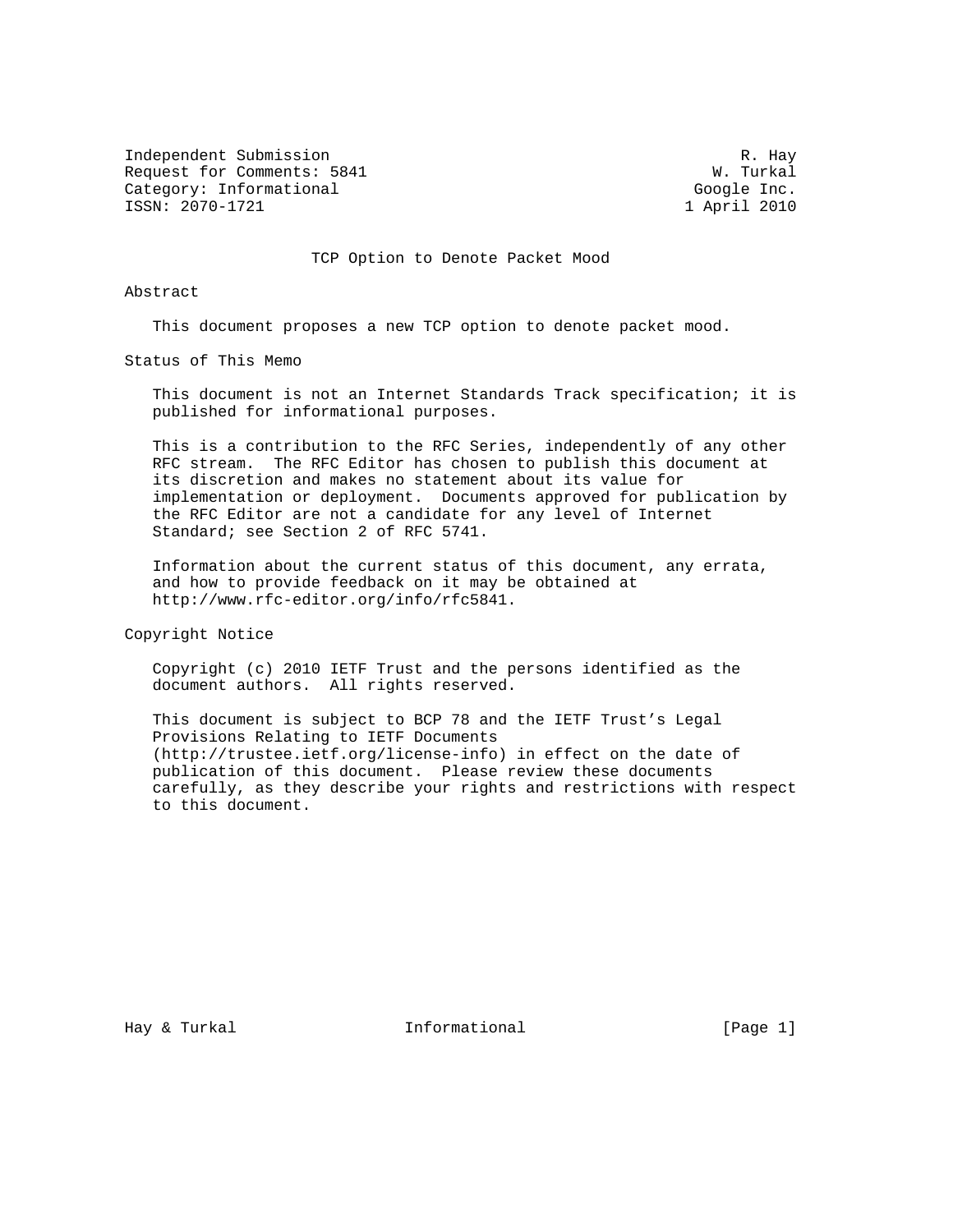# 1. Introduction

 In an attempt to anthropomorphize the bit streams on countless physical layer networks throughout the world, we propose a TCP option to express packet mood [DSM-IV].

 Packets cannot feel. They are created for the purpose of moving data from one system to another. However, it is clear that in specific situations some measure of emotion can be inferred or added. For instance, a packet that is retransmitted to resend data for a packet for which no ACK was received could be described as an 'angry' packet, or a 'frustrated' packet (if it is not the first retransmission for instance). So how can these kinds of feelings be conveyed in the packets themselves. This can be addressed by adding TCP Options [RFC793] to the TCP header, using ASCII characters that encode commonly used "emoticons" to convey packet mood.

### 1.1. Terminology

 The keywords MUST, MUST NOT, REQUIRED, SHALL, SHALL NOT, SHOULD, SHOULD NOT, RECOMMENDED, MAY, and OPTIONAL, when they appear in this document, are to be interpreted as described in [RFC2119].

2. Syntax

 A TCP Option has a 1-byte kind field, followed by a 1-byte length field [RFC793]. It is proposed that option 25 (released 2000-12-18) be used to define packet mood. This option would have a length value of 4 or 5 bytes. All the simple emotions described as expressible via this mechanism can be displayed with two or three 7-bit, ASCII encoded characters. Multiple mood options may appear in a TCP header, so as to express more complex moods than those defined here (for instance if a packet were happy and surprised).

#### TCP Header Format

| Kind | Lenath   | Meaning     |
|------|----------|-------------|
|      |          |             |
| 25   | Variable | Packet Mood |

Hay & Turkal **Informational Informational** [Page 2]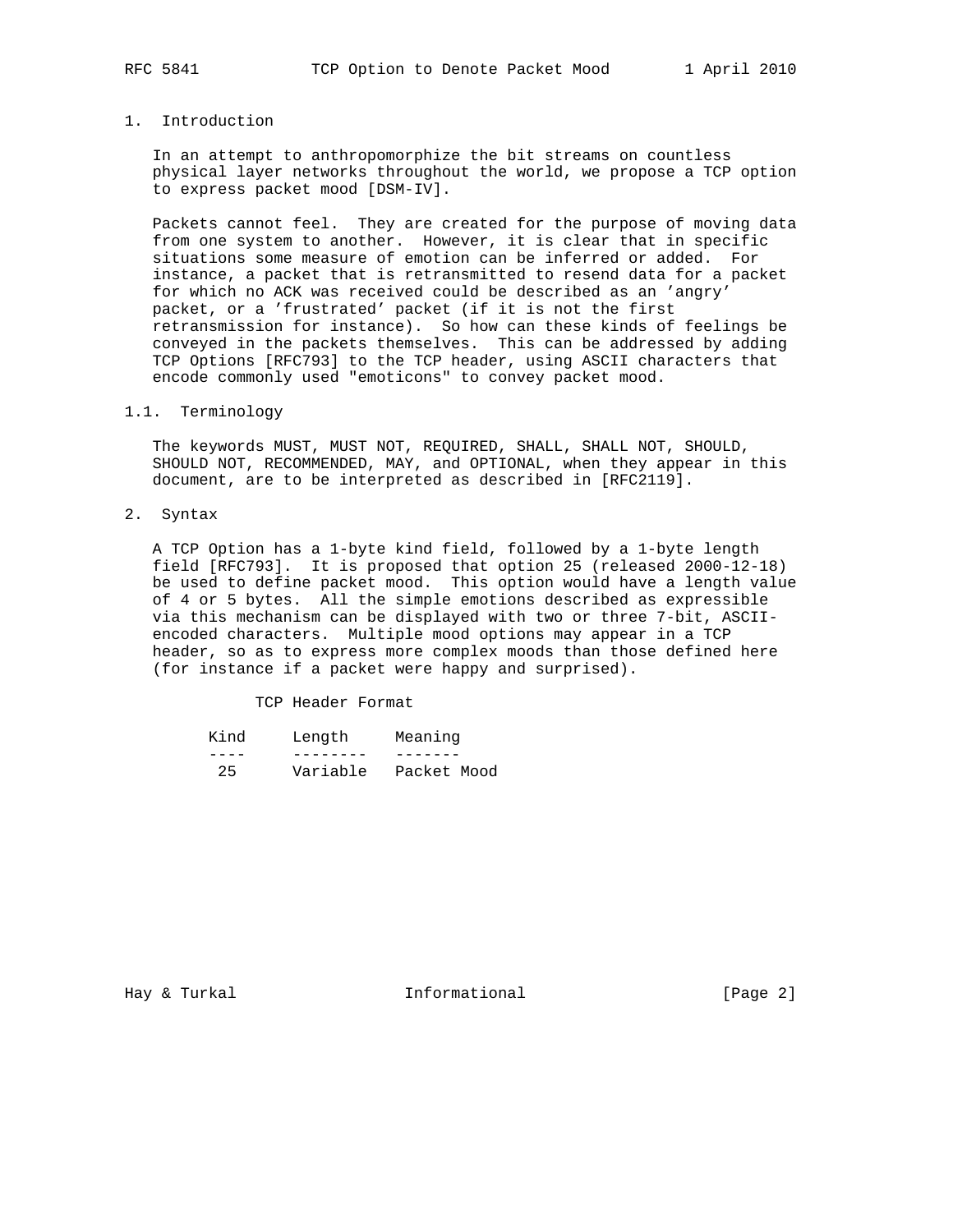In more detail: +--------+--------+--------+--------+ |00011001|00000100|00111010|00101001| +--------+--------+--------+--------+ Kind=25 Length=4 ASCII : ASCII ) +--------+--------+--------+--------+--------+ |00011001|00000101|00111110|00111010|01000000| +--------+--------+--------+--------+--------+ Kind=25 Length=5 ASCII > ACSII : ASCII @

3. Simple Emotional Representation

 It is proposed that common emoticons be used to denote packet mood. Packets do not "feel" per se. The emotions they could be tagged with are a reflection of the user mood expressed through packets.

 So the humanity expressed in a packet would be entirely sourced from humans.

 To this end, it is proposed that simple emotions be used convey mood as follows.

| ASCII      | Mood       |  |
|------------|------------|--|
|            | ====       |  |
| :)         | Happy      |  |
| $\colon$ ( | Sad        |  |
| : D        | Amused     |  |
| % (        | Confused   |  |
| $\cdot$ o  | Bored      |  |
| : 0        | Surprised  |  |
| : P        | Silly      |  |
| : @        | Frustrated |  |
| $>$ : @    | Angry      |  |
| :          | Apathetic  |  |
| ; )        | Sneaky     |  |
| >:         | Evil       |  |
|            |            |  |

Hay & Turkal **Informational** [Page 3]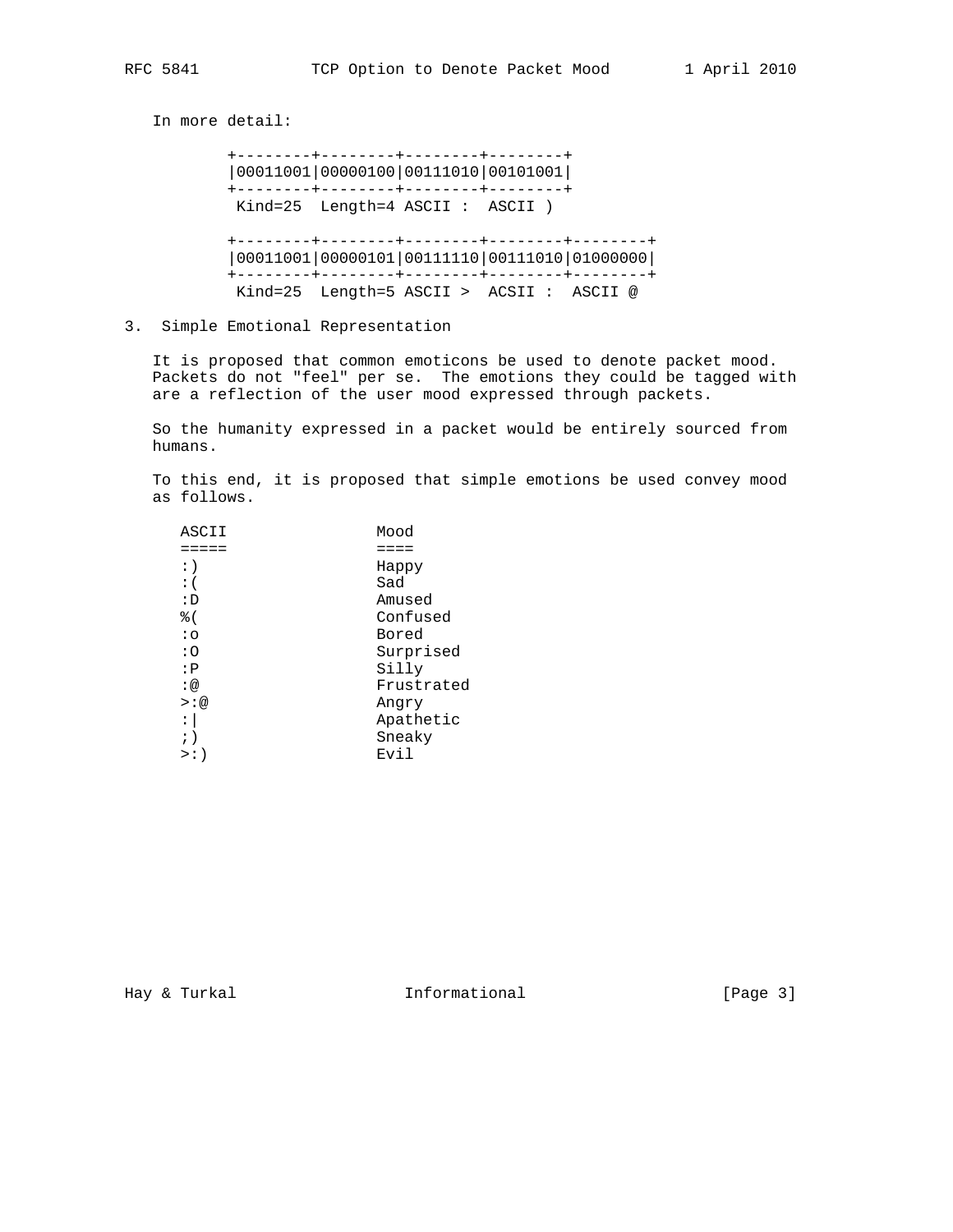Proposed ASCII character encoding

|     | Binary   | Dec | Hex         | Character  |
|-----|----------|-----|-------------|------------|
|     | :======= | === | $=$ $=$ $=$ |            |
|     | 010 0101 | 37  | 25          | ٩,         |
|     | 010 1000 | 40  | 28          |            |
|     | 010 1001 | 41  | 29          |            |
|     | 011 1010 | 58  | 3A          | ፡          |
|     | 011 1011 | 59  | 3B          | $\ddot{i}$ |
|     | 011 1110 | 62  | 3E          | $\geq$     |
|     | 100 0000 | 64  | 40          | @          |
|     | 100 0100 | 68  | 44          | D          |
|     | 100 1111 | 79  | 4F          | Ο          |
|     | 101 0000 | 80  | 50          | Ρ          |
| 110 | 1111     | 111 | 6F          | $\circ$    |
| 111 | 1100     | 124 | 7C          |            |

 For the purposes of this RFC, 7-bit ASCII encoding is sufficient for representing emoticons. The ASCII characters will be sent in 8-bit bytes with the leading bit always set to 0.

4. Use Cases

 There are two ways to denote packet mood. One is to infer the mood based on an event in the TCP session. The other is to derive mood from a higher-order action at a higher layer (subject matter of payload for instance).

 For packets where the 'mood' is inferred from activity within the TCP session, the 'mood' MUST be set by the host that is watching for the trigger event. If a client sends a frame and receives no ACK, then the retransmitted frame MAY contain the TCP OPTION header with a mood set.

 Any packet that exhibits behavior that allows for mood to be inferred SHOULD add the TCP OPTION to the packets with the implied mood.

 Applications can take advantage of the defined moods by expressing them in the packets. This can be done in the SYN packet sent from the client. All packets in the session can be then tagged with the mood set in the SYN packet, but this would have a per-packet performance cost (see Section 5, "Performance Considerations").

 Each application MUST define the preconditions for marking packets as happy, sad, bored, confused, angry, apathetic, and so on. This is a framework for defining how such moods can be expressed, but it is up to the developers to determine when to apply these encoded labels.

Hay & Turkal **Informational** 1. The Informational Theory of  $[Page 4]$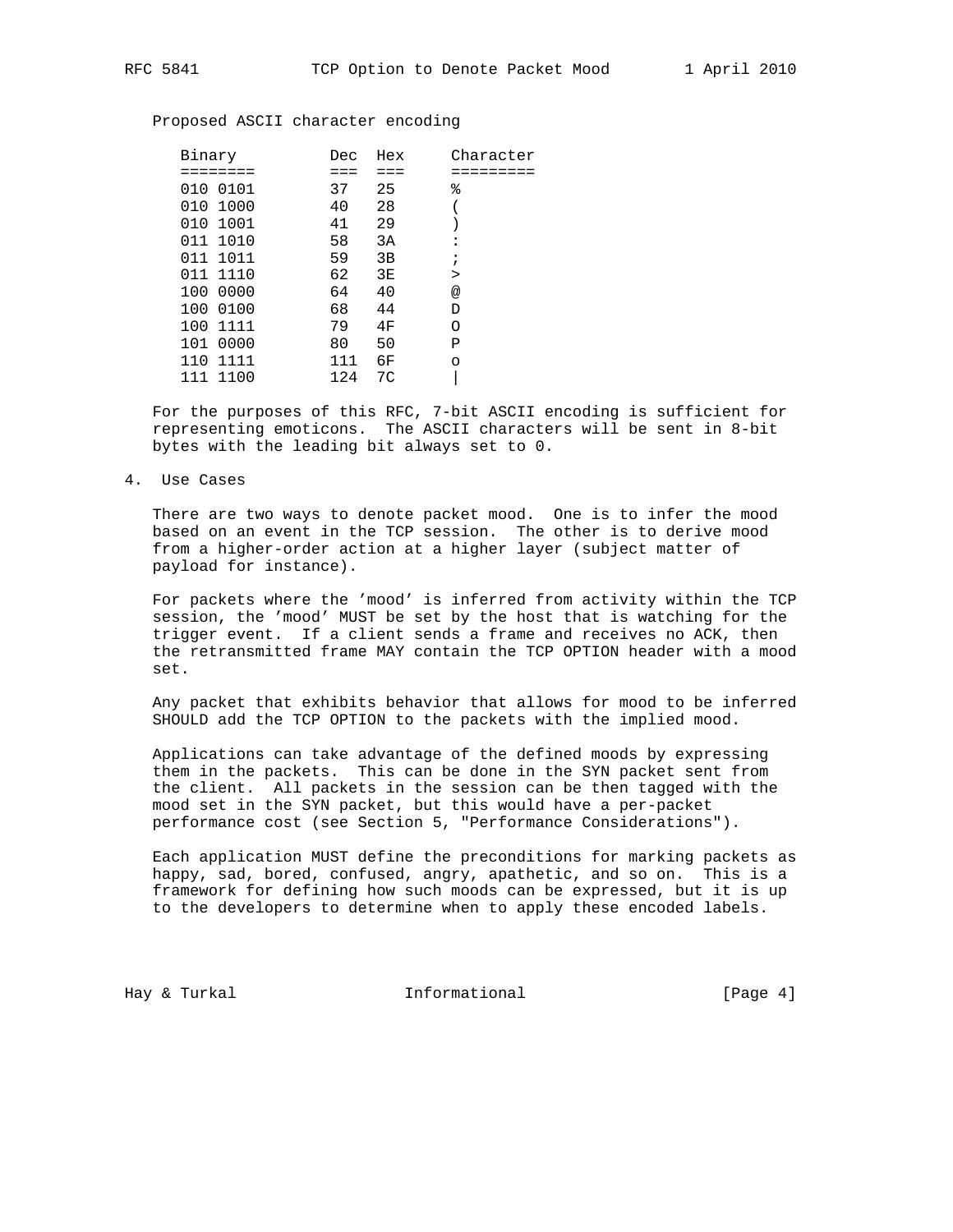### 4.1. Happy Packets

 Healthy packets are happy packets you could say. If the ACK packets return within <10 ms end-to-end from a sender's stack to a receiver's stack and back again, this would reflect high-speed bidirectional capability, and if no retransmits are required and all ACKs are received, all subsequent packets in that session SHOULD be marked as 'happy'.

 No loss, low-latency packets also makes for happy users. So the packet would be reflecting the end-user experience.

4.2. Sad Packets

 If retransmission rates achieve greater than 20% of all packets sent in a session, it is fair to say the session can be in mourning for all of the good packets lost in the senseless wasteland of the wild Internet.

 This should not be confused with retransmitted packets marked as 'angry' since this tag would apply to all frames in the session numbed by the staggering loss of packet life.

4.3. Amused Packets

Any packet that is carrying a text joke SHOULD be marked as 'amused'.

Example:

 1: Knock Knock 2: Who's there? 1: Impatient chicken 2: Impatient chi... 1: BAWK!!!!

 If such a joke is in the packet payload then, honestly, how can you not be amused by one of the only knock-knock jokes that survives the 3rd grade?

# 4.4. Confused Packets

 When is a packet confused? There are network elements that perform per-packet load balancing, and if there are asymmetries in the latencies between end-to-end paths, out-of-order packet delivery can occur.

 When a receiver host gets out-of-order packets, it SHOULD mark TCP ACK packets sent back to the sender as confused.

Hay & Turkal **Informational** [Page 5]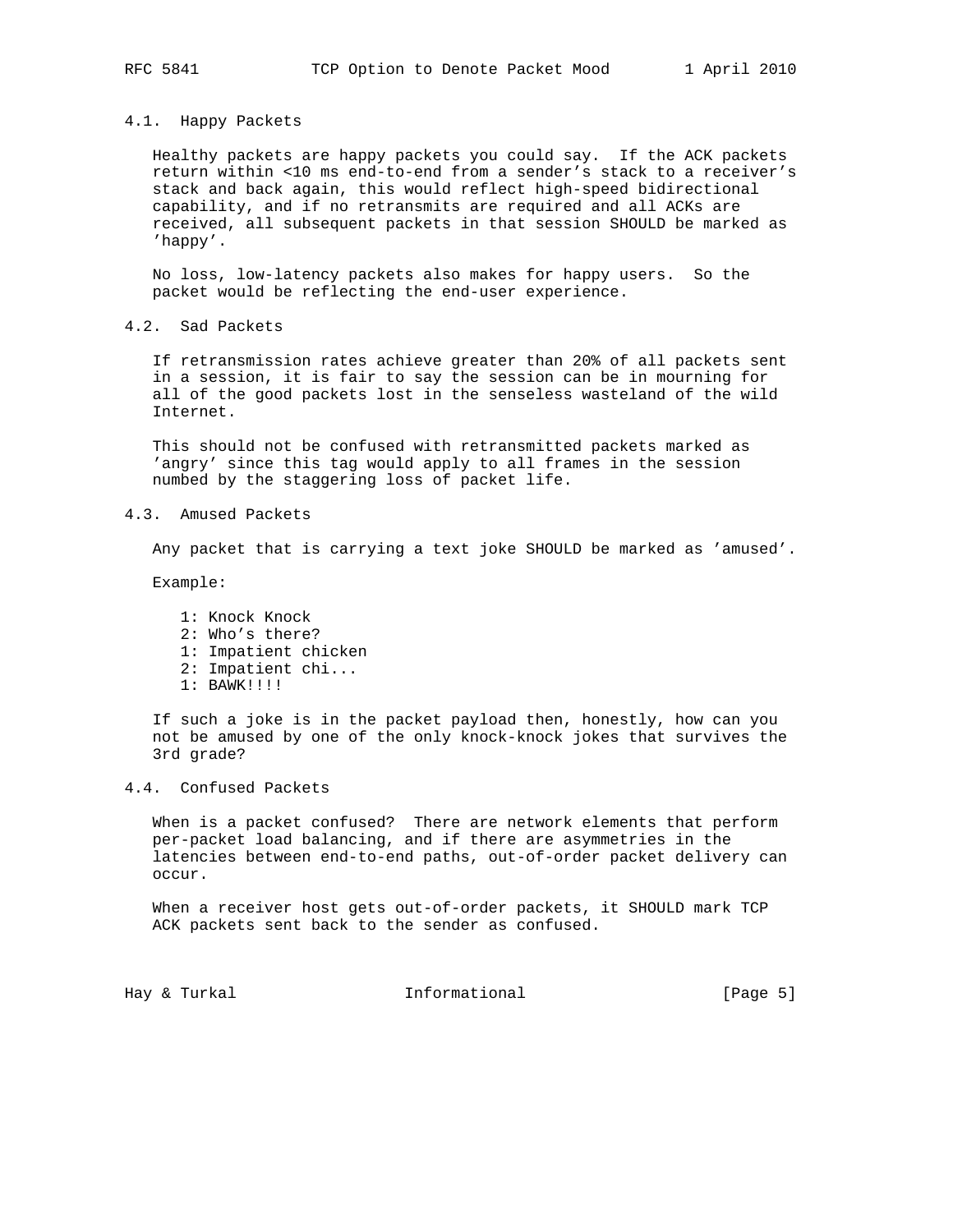The same can be said for packets that are sent to incorrect VLAN segments or are misdirected. The receivers might be aware that the packet is confused, but there is no way to know at ingress if that will be the fate of the frame.

 That being said, application developers SHOULD mark packets as confused if the payload contains complex philosophical questions that make one ponder the meaning of life and one's place in the universe.

### 4.5. Bored Packets

 Packets carrying accounting data with debits, credits, and so on MUST be marked as 'bored'.

 It could be said that many people consider RFCs boring. Packets containing RFC text MAY be marked as 'bored'.

Packets with phone book listings MUST be marked 'bored'.

 Packets containing legal disclaimers and anything in Latin SHOULD be marked 'bored'.

## 4.6. Surprised Packets

 Who doesn't love when the out-of-order packets in your session surprise you while waiting in a congested queue for 20 ms?

 Packets do not have birthdays, so packets can be marked as surprised when they encounter unexpected error conditions.

 So when ICMP destination unreachable messages are received (perhaps due to a routing loop or congestion discards), all subsequent packets in that session SHOULD be marked as surprised.

## 4.7. Silly Packets

 Not all packets are sent as part of a session. Random keepalives during a TCP session MAY be set up as a repartee between systems connected as client and server. Such random and even playful interchanges SHOULD be marked as silly.

# 4.8. Frustrated Packets

 Packets that are retransmitted more than once SHOULD be marked as frustrated.

Hay & Turkal **Informational** [Page 6]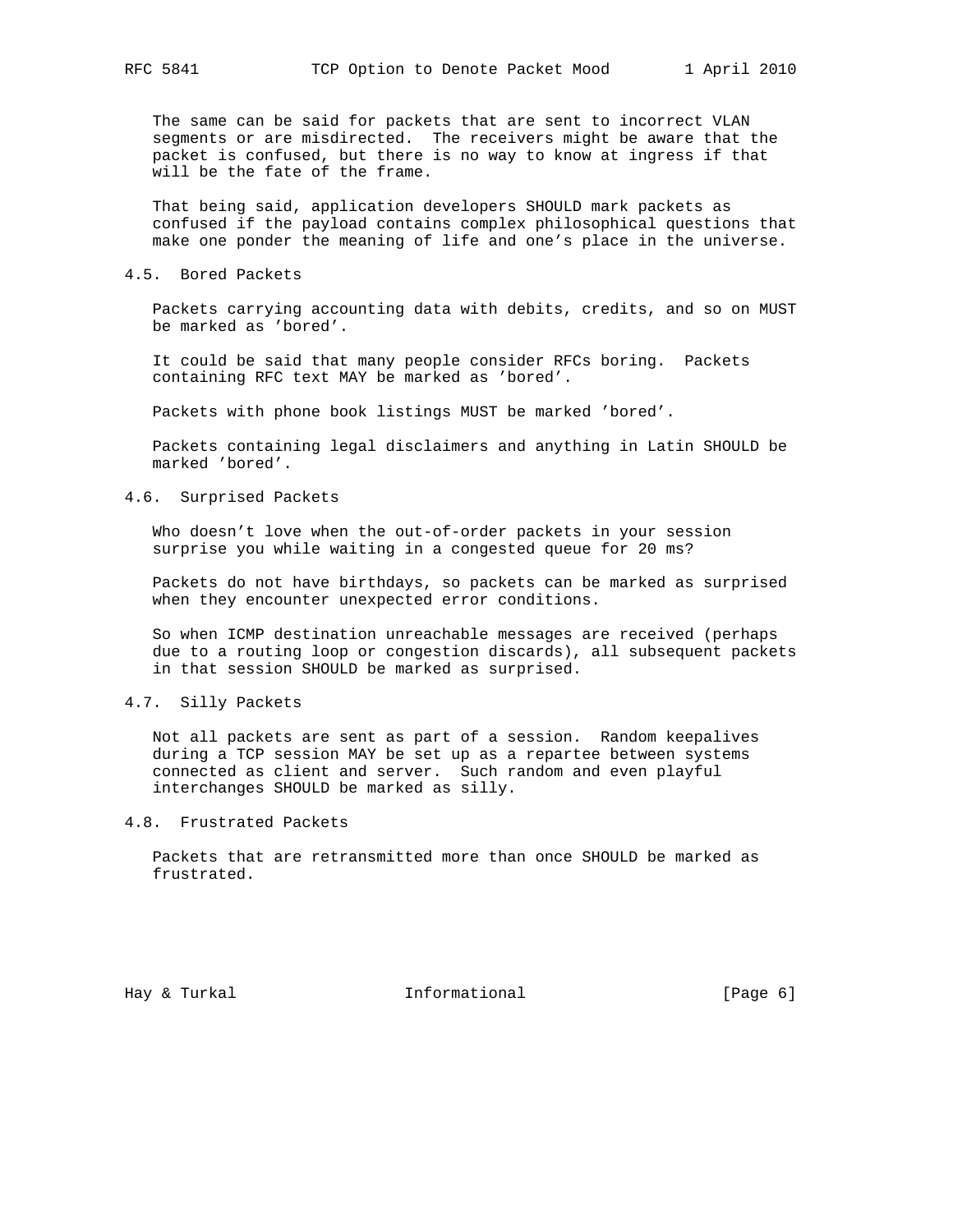# 4.9. Angry Packets

Packets that are retransmitted SHOULD be marked as angry.

4.10. Apathetic Packets

 When sending a RST packet to a connected system, the packet should be marked as apathetic so that the receiver knows that your system does not care what happens after that.

## 4.11. Sneaky Packets

 When a packet is used in a particularly clever way, it SHOULD be marked as sneaky. What is "clever" is rather subjective, so it would be prudent to get a few opinions about a particular use to make sure that it is clever.

4.12. Evil Packets

 It is hard for a TCP packet to discern higher moral quandaries like the meaning of life or what exactly defines 'evil' and from whose perspective such a characterization is being made. However, developers of TCP-based applications MAY choose to see some activities as evil when viewed through their particular lens of the world. At that point, they SHOULD mark packets as evil.

 Some organizations are prohibited from using this mood by mission statement. This would also prohibit using the security flag in the IP header described in [RFC3514] for the same reasons.

5. Performance Considerations

 Adding extensions to the TCP header has a cost. Using TCP extensions with the ASCII-encoded mood of the packet would detract from the available MSS usable for data payload. If the TCP header is more than 20 bytes, then the extra bytes would be unavailable for use in the payload of the frame.

 This added per-packet overhead should be considered when using packet mood extensions.

6. Security Considerations

 The TCP checksum, as a 16-bit value, could be mistaken if ASCII characters with the same number of zeros and ones were substituted out. A happy ":)" could be replaced with a frown by a malicious attacker, by using a winking eye " $i$  (". This could misrepresent the intended mood of the sender to the receiver.

Hay & Turkal **Informational Informational** [Page 7]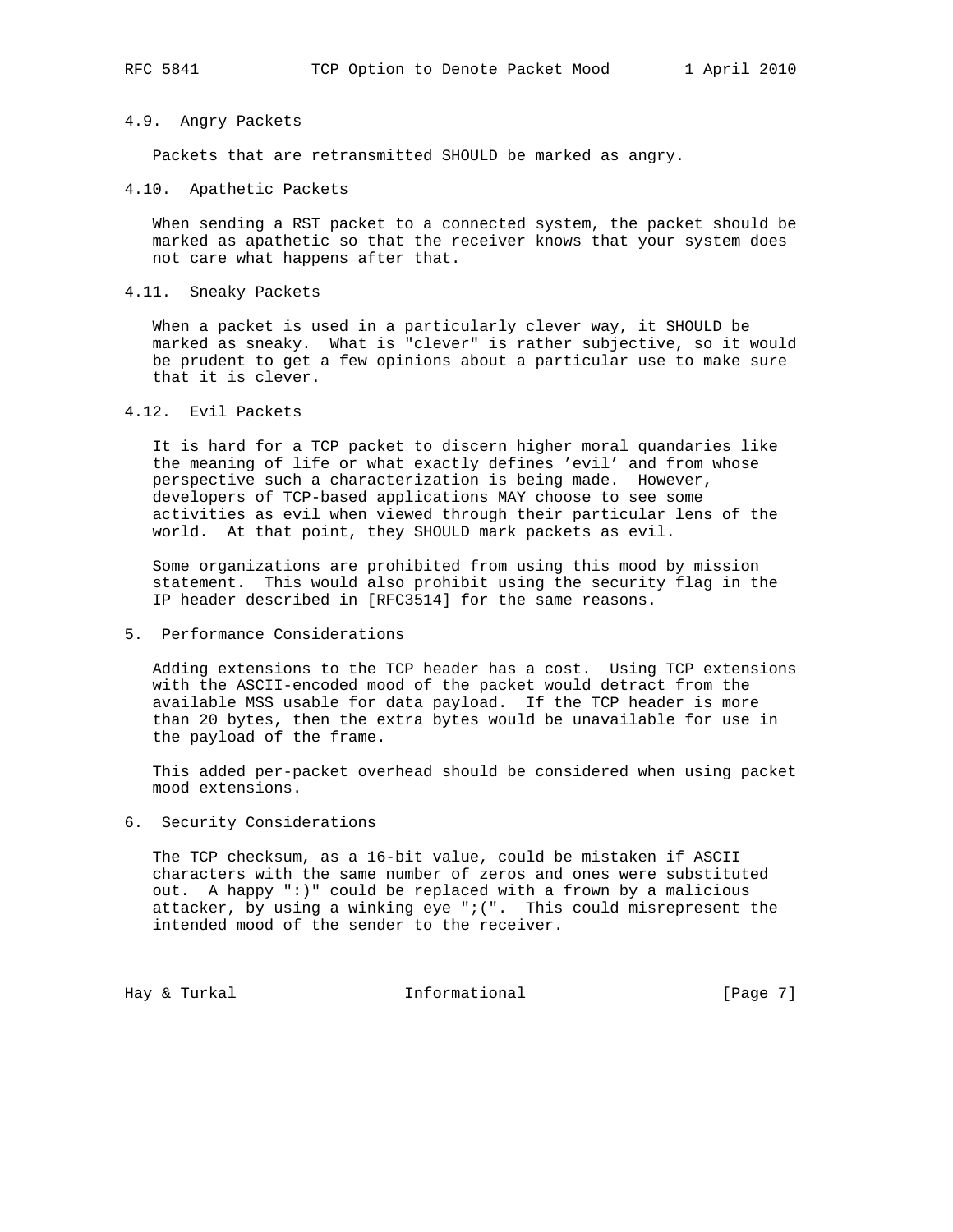7. Related Work

 This document does not seek to build a sentient network stack. However, this framework could be used to express the emotions of a sentient stack. If that were to happen, a new technical job class of network psychologists could be created. Who doesn't like new jobs? :)

8. IANA Considerations

 If this work is standardized, IANA is requested to officially assign value 25 as described in Section 3. Additional moods and emoticon representations would require IESG approval or standards action [RFC5226].

- 9. Informative References
	- [DSM-IV] "Diagnostic and Statistical Manual of Mental Disorders (DSM)", http://www.psychiatryonline.com/ resourceTOC.aspx?resourceID=1.
	- [RFC793] Postel, J., "Transmission Control Protocol", STD 7, RFC 793, September 1981.
	- [RFC2119] Bradner, S., "Key words for use in RFCs to Indicate Requirement Levels", BCP 14, RFC 2119, March 1997.
	- [RFC5226] Narten, T. and H. Alvestrand, "Guidelines for Writing an IANA Considerations Section in RFCs", BCP 26, RFC 5226, May 2008.
	- [RFC3514] Bellovin, S., "The Security Flag in the IPv4 Header", RFC 3514, April 1 2003.

Hay & Turkal **Informational** [Page 8]